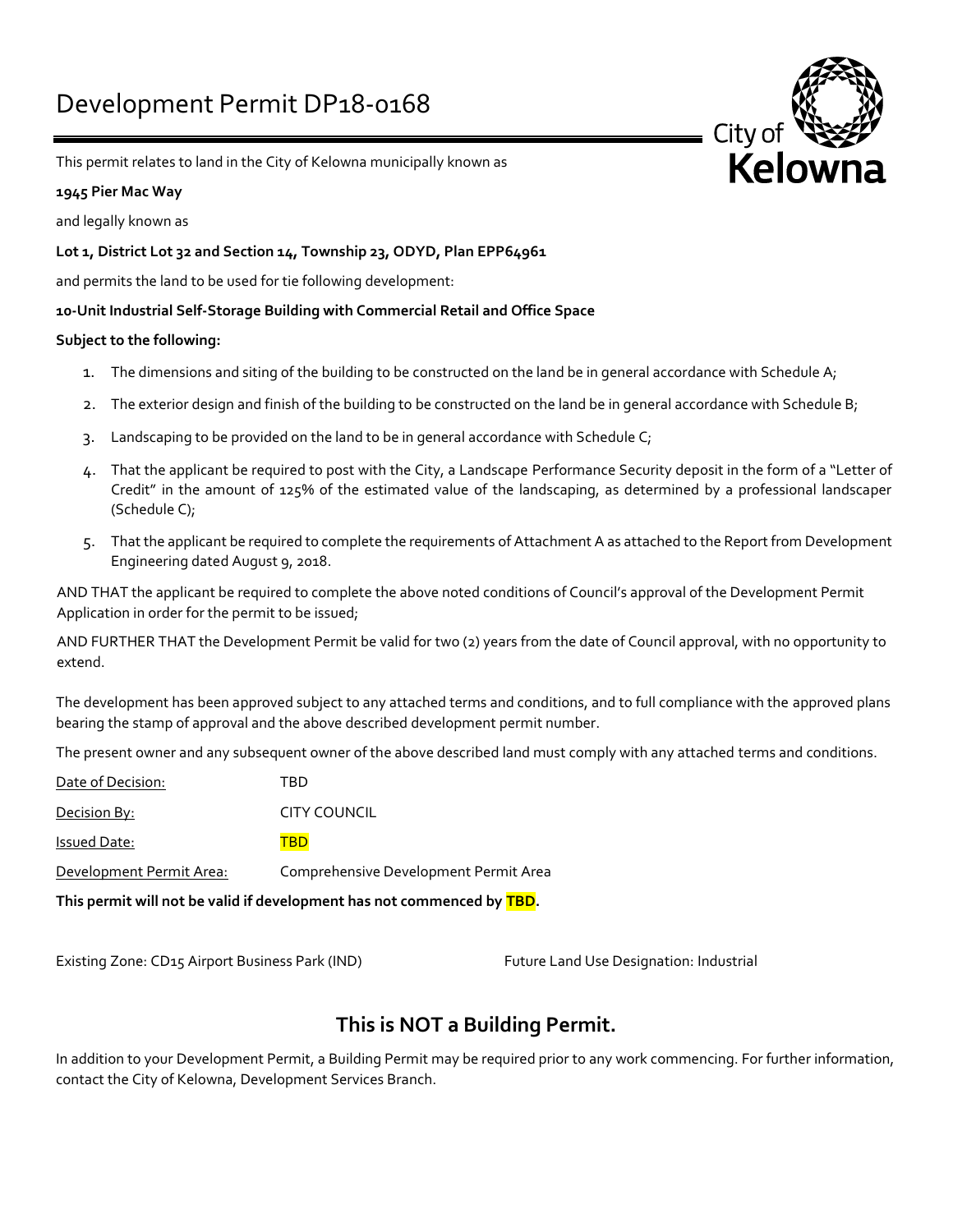# **NOTICE**

This permit does not relieve the owner or the owner's authorized agent from full compliance with the requirements of any federal, provincial or other municipal legislation, or the terms and conditions of any easement, covenant, building scheme or agreement affecting the building or land.

Owner: Stretch Construction Ltd., Inc. No. A0102923 Applicant: Stretch Construction Ltd., Inc. No. A0102923

Ryan Smith, Community Planning Department Manager Date Community Planning & Strategic Investments

# \_\_\_\_\_\_\_\_\_\_\_\_\_\_\_\_\_\_\_\_\_\_\_\_\_\_\_\_\_\_\_\_\_\_\_\_\_\_\_\_ TBD